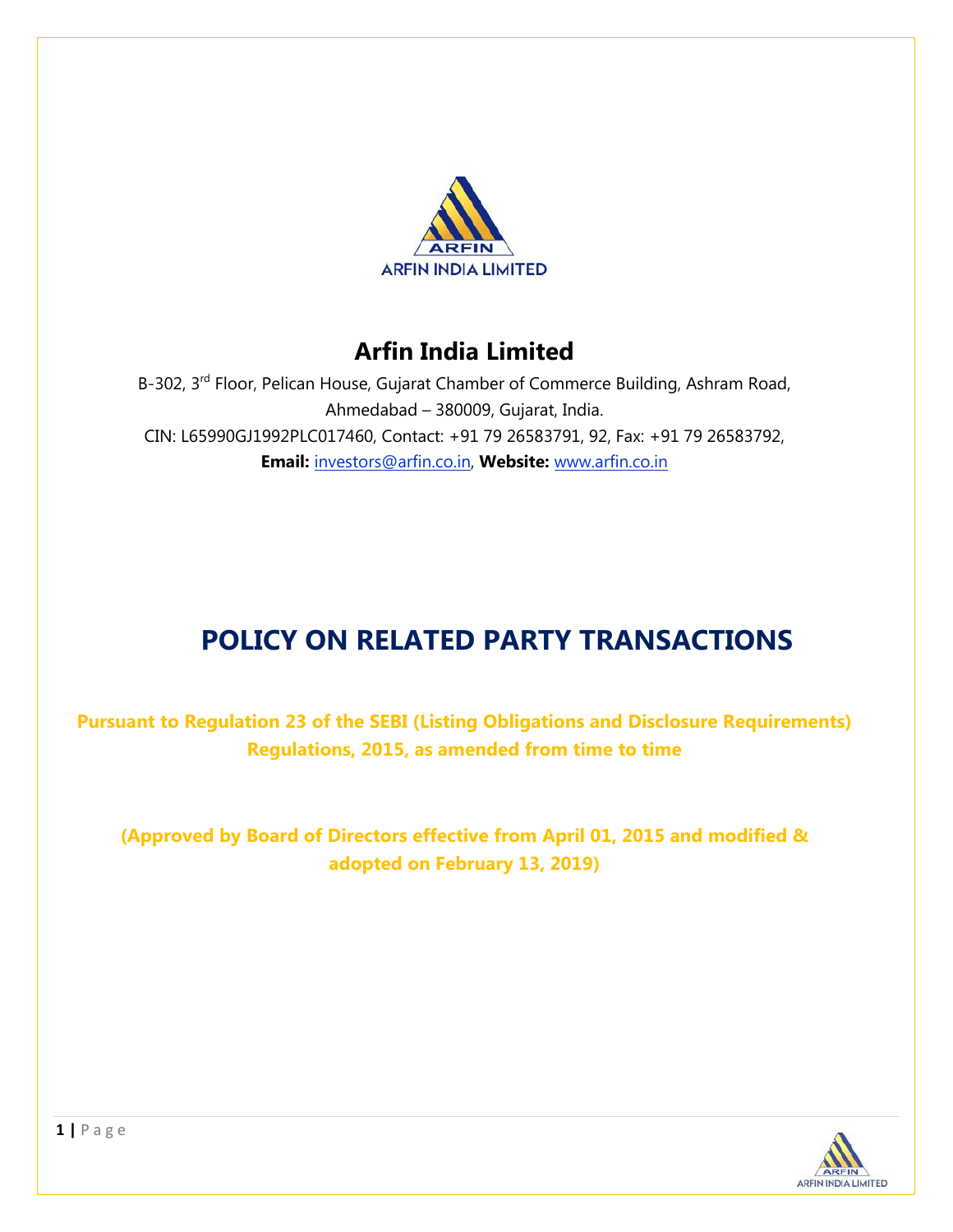## **1. SCOPE AND PURPOSE OF THE POLICY**

The Company is committed to practicing the maximum transparency in the conduct of Related Party Transactions in sync with its corporate governance philosophy based on the objective of continuing ethical conduct in fulfilling its responsibilities and recognizes that Related Party Transactions can present a risk of actual or apparent conflicts of interest of the Directors, Senior Management etc. with the interest of the Company.

Related party transactions can present a potential or actual conflict of interest which may be against the best interest of the company and its shareholders. Considering the requirements for approval of related party transactions as prescribed under the Companies Act, 2013 ("Act") read with the Rules framed there under and Regulation 23 of the SEBI (Listing Obligations and Disclosure Requirements) Regulations, 2015 ("Regulation 23") and as amended from time to time, Arfin India Limited (Company) has formulated guidelines for identification of related parties and the proper conduct and documentation of all related party transactions.

The Audit Committee may, if thought fit, review and amend the Policy, as and when required, subject to the approval of the Board. Any subsequent notification, circular, guidelines or amendments under Companies Act, 2013, SEBI (LODR), accounting standards and all other applicable laws, as may be issued from time to time shall be mutatis mutandis applicable without any further modification or amendment in this policy.

## **2. OBJECTIVE OF THE POLICY**

The objective of this Policy is to set out (a) the materiality thresholds for related party transactions and; (b) the manner of dealing with the transactions between the Company and its related parties based on the Act and Regulation 23 of the SEBI Listing Regulations or any other laws and regulations as may be applicable to the Company.

## **3. DEFINITIONS**

- **1. "Act"** means the Companies Act, 2013
- **2. "SEBI Listing Regulations"** means SEBI (Listing Obligation and Disclosure Requirements) Regulations, 2015, as amended.

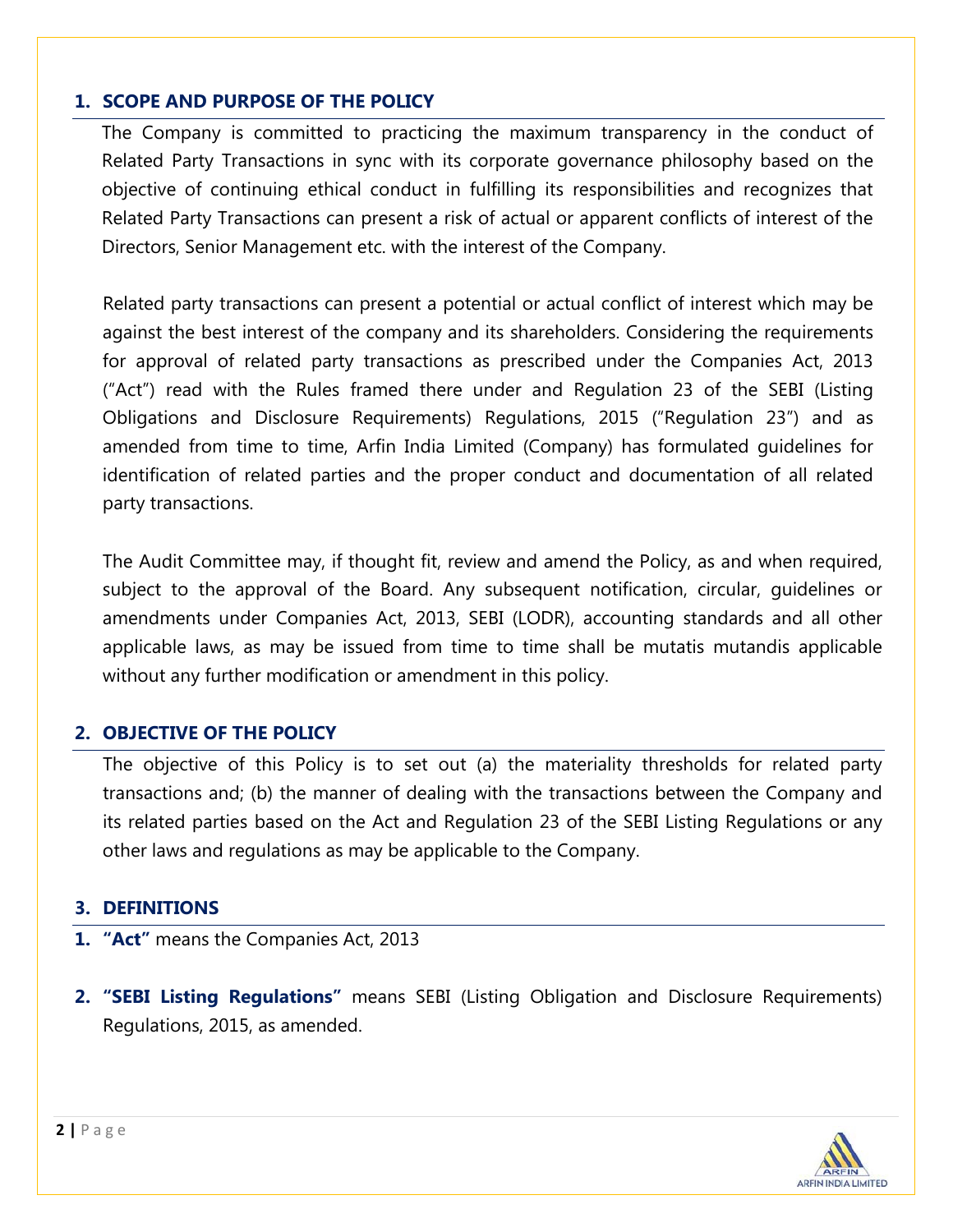- **3. "Regulation 23"** means the Regulation no. 23 of the Securities and Exchange Board of India (Listing Obligations and Disclosure Requirements) Regulations, 2015 and as amended from time to time.
- **4. "Audit Committee or Committee"** means Committee of Board of Directors of the Company constituted under the provisions of Companies Act, 2013 and the SEBI (Listing Obligations and Disclosure Requirements) Regulations, 2015.
- **5. "Ordinary course of business"** means the usual transactions, customs and practices undertaken by the Company to conduct its business operations and activities and includes all such activities which the company can undertake as per Memorandum & Articles of Association. The Board and Audit Committee may lay down the principles for determining ordinary course of business in accordance with the statutory requirements and other industry practices and guidelines.
- **6.** "**Arm's length transaction**" means a transaction between two related parties that is conducted as if they were unrelated, so that there is no conflict of interest. (Section 188 of the Companies Act, 2013)
- **7. "Company"** means Arfin India Limited.
- **8.** "**Board of Directors**" or "**Board**" in relation to a Company, means the collective body of Directors of the Company. (Section 2(10) of the Companies Act, 2013)
- **9.** "**Control**" includes the right to appoint majority of the Directors or to control the management or policy decisions exercisable by a person or persons acting individually or in concert, directly or indirectly, including by virtue of their shareholding or management rights or shareholders agreements or voting agreements or in any other manner. (Section 2(27) of the Companies Act, 2013)
- **10."Relative"** means relative as defined under Section 2(zd) of the SEBI LODR and Section 2(77) under the Companies Act, 2013.

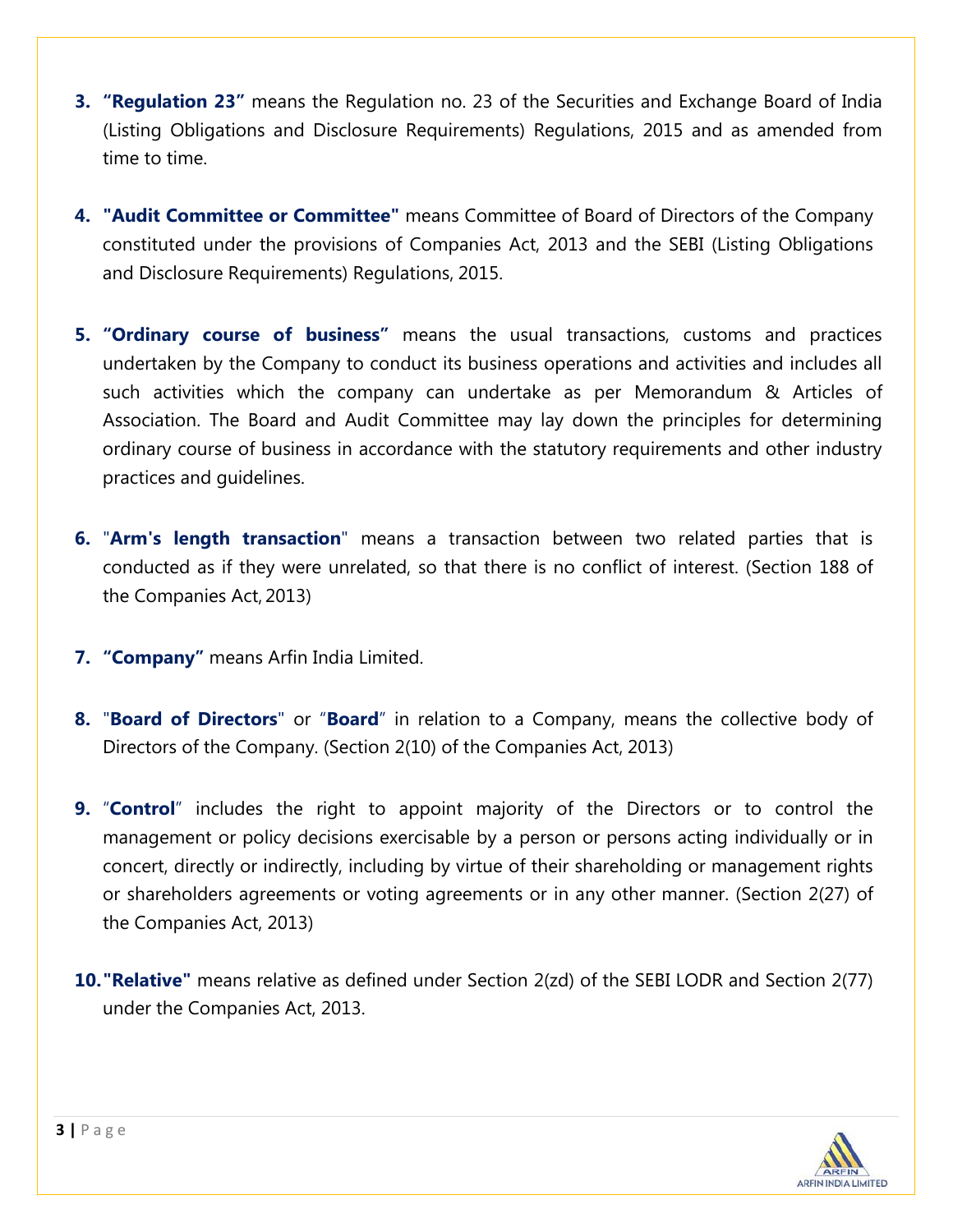## **11."Key Managerial Personnel"** means, [Section 2(51) of the Companies Act, 2013]

- Chief Executive Officer or Managing Director or Manager;
- Company Secretary;
- Whole Time Director;
- $\triangleright$  Chief Financial Officer: and
- $\triangleright$  Such other officer as may be prescribed.

**12.**"**Material Related Party Transaction**" means a transaction with a Related Party if the transaction / transactions to be entered into individually or taken together with previous transactions during a financial year, exceeds 10% (ten percent) of the annual consolidated turnover of the Company as per the last audited financial statements of the Company. In case of payment to a Related Party for brand usage or royalty the materiality, threshold will be 5% (Five percent) of the annual consolidated turnover of the Company as per the last audited financial statements of the Company."

- **13."Policy"** means Related Party Transaction Policy.
- **14."Related Party"** means related party as defined under Section 2(zb) of the SEBI LODR and Section 2(76) of the Companies Act, 2013.
- **15.**"**Related Party Transaction**" means a transfer of resources, services or obligations between a listed entity and a related party, regardless of whether a price is charged and a "transaction" with a related party shall be construed to include a single transaction or a group of transactions in a contract, including but not limited to the followings –
	- a. sale, purchase or supply of any goods or materials;
	- b. selling or otherwise disposing of, or buying, property of any kind;
	- c. leasing of property of any kind;
	- d. availing or rendering of any services;
	- e. appointment of any agent for purchase or sale of goods, materials, services or property;
	- f. appointment to any office or place of profit in the company

g. underwriting the subscription of any securities or derivatives thereof, of the company Any other term not defined herein shall have the same meaning as defined in the Companies Act, 2013, the Securities and Exchange Board of India (Listing Obligations and Disclosure Requirements) Regulations, 2015 or any other applicable law or regulation and as amended from time to time.

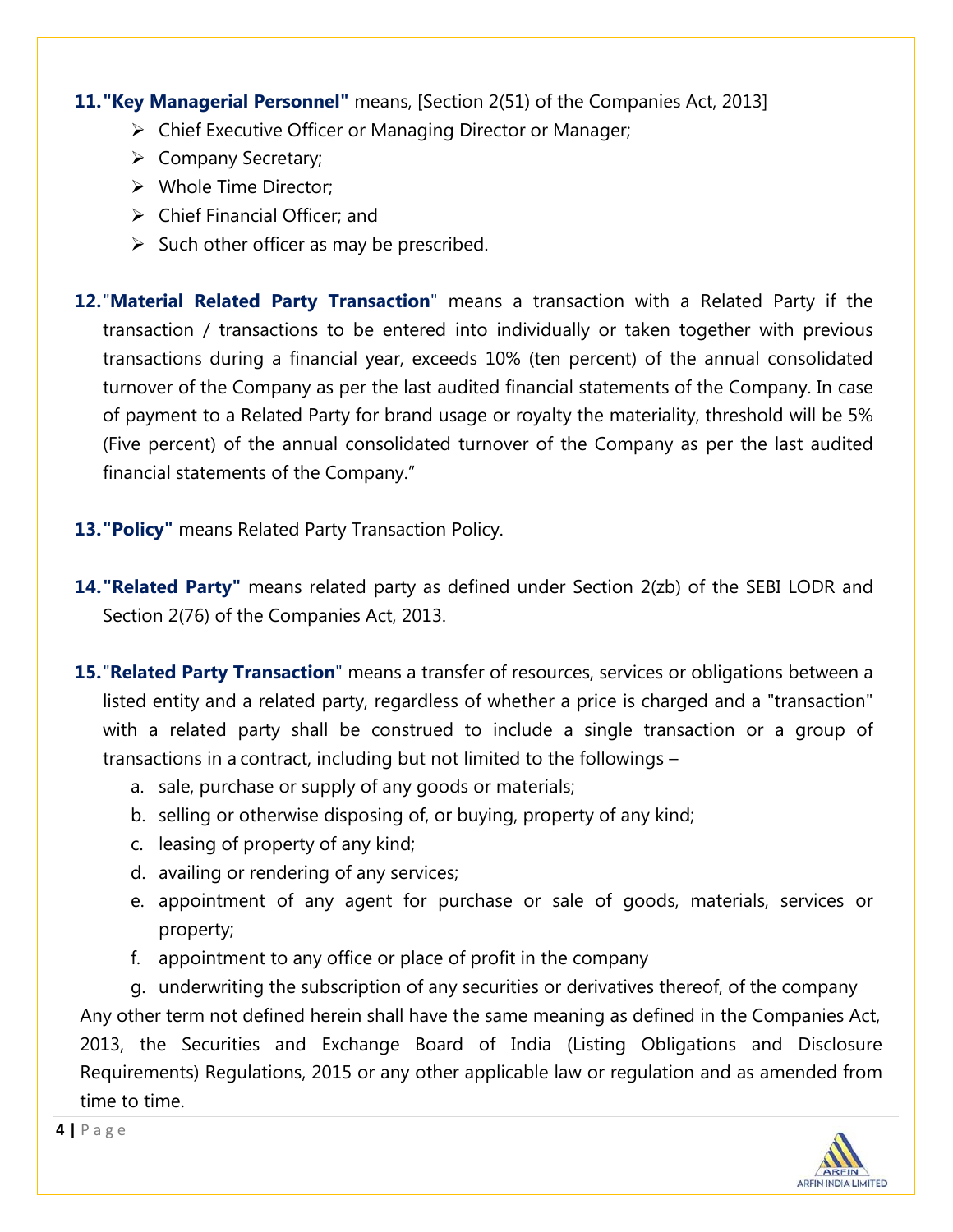## **4. APPLICABILITY**

This Policy shall come into force with effect from April 1, 2015, revised on February 13, 2019 and shall be applicable to transactions, covered under Section 188 of the Companies Act, 2013 or which are related party transactions under the Income Tax Act, 1961 or under the SEBI LODR, when made with:-

- (a) Board of Directors & their Relatives,
- (b) Key Managerial Personnel (KMP) of the Company and their Relatives, and
- (c) Other Related Parties, as defined herein.

## **5. MATERIALITY THRESHOLDS**

Regulation 23 of the SEBI Listing Regulations requires a company to provide materiality thresholds for transactions beyond which approval of the shareholders through resolution will be required. None of the related parties of a company shall vote to approve on such resolution irrespective of whether the entity is a related party (RP) to the particular transaction or not [RP can cast only negative vote to reject the shareholders resolution on material Related Party Transactions (RPT)].

Provided that approval from shareholders will not be required for Material Related Party Transaction in respect of a resolution plan approved under section 31 of the Insolvency and Bankruptcy Code (IBC) 2016, subject to the event being disclosed to recognized stock exchange within one day of the resolution plan being approved.

Arfin India Limited has fixed the following materiality threshold for the purpose of Regulation 23(1), 23(1A) and 23(4) of the SEBI Listing Regulations:

- $\triangleright$  Payment to a Related Party with respect to brand usage or royalty exceeding 5% of the annual consolidated turnover of the Company as per its last audited financial statements.
- $\triangleright$  Other transactions with a Related Party exceeding 10% of the annual consolidated turnover of the Company as per its last audited financial statements

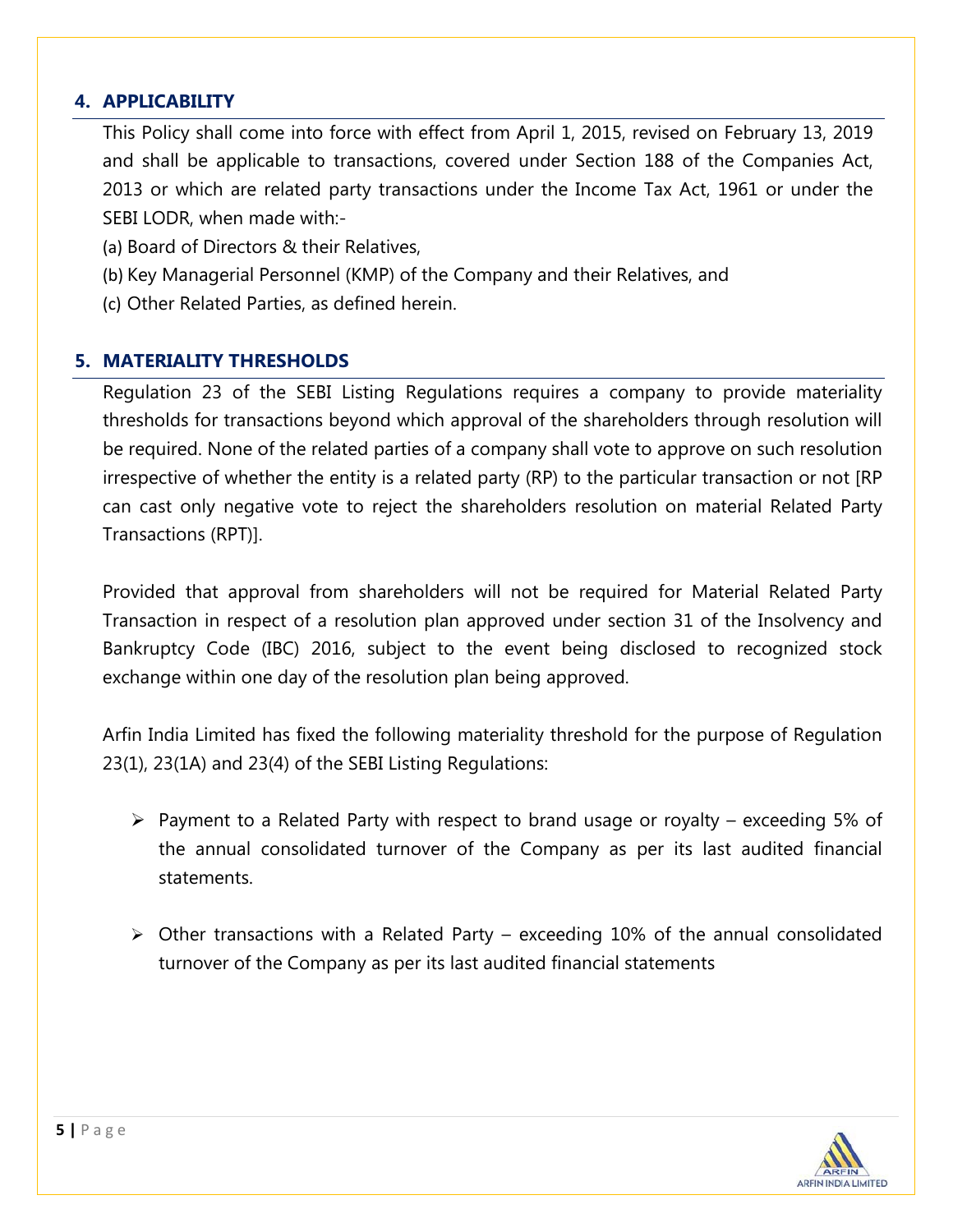#### **6. PROCEDURE**

The Company shall enter into any contract(s) or arrangement(s) or transaction(s) with a Related Party only after seeking prior approvals of the following:-

#### **1. Audit Committee:-**

All Related Party Transactions, whether entered on arm's length basis or not, shall require prior approval of the Audit committee. The Audit Committee may also grant omnibus approval for Related Party Transactions proposed to be entered into by the Company subject to the following conditions, namely-

(a) the audit committee shall lay down the criteria for granting the omnibus approval in line with the policy on related party transactions of the listed entity and such approval shall be applicable in respect of transactions which are repetitive in nature;

#### **(Annexure II)**

- (b) the audit committee shall satisfy itself regarding the need for such omnibus approval and that such approval is in the interest of the listed entity;
- (c) the omnibus approval shall specify:
	- $(i)$  the name(s) of the related party, nature of transaction, period of transaction, maximum amount of transactions that shall be entered into,
	- (ii) the indicative base price / current contracted price and the formula for variation in the price if any; and
	- (iii) such other conditions as the audit committee may deem fit: Provided that where the need for related party transaction cannot be foreseen and aforesaid details are not available, audit committee may grant omnibus approval for such transactions subject to their value not exceeding rupees one crore per transaction.
- (d) the audit committee shall review, at least on a quarterly basis, the details of related party transactions entered into by the listed entity pursuant to each of the omnibus approvals given.
- (e) Such omnibus approvals shall be valid for a period not exceeding one year and shall require fresh approvals after the expiry of one year.
- (f) Omnibus approval shall not be made for transactions in respect of selling or disposing of the undertaking of the Company.
- (g) For transactions entered into between a holding company and its wholly owned Subsidiary whose accounts are consolidated with such holding company and placed before the shareholders at the general meeting for approval, omnibus approval of Audit Committee and approval of Board of directors is not required.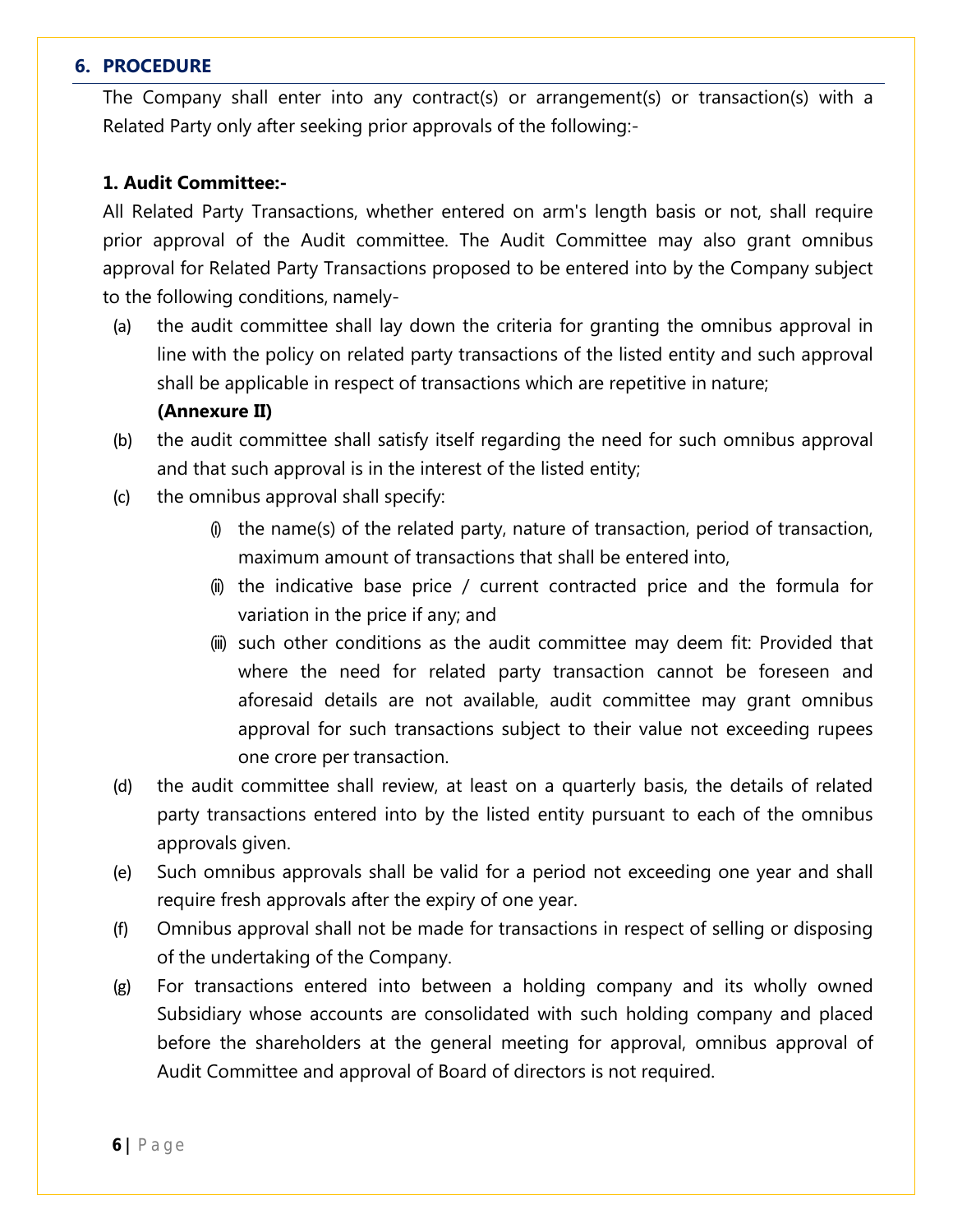## **Details to be provided to the Audit Committee –**

With respect to Related Party Transactions requiring approval of the Audit Committee, the following information, to the extent relevant, shall be presented to the Audit Committee:

- A general description of the transaction(s), including the material terms and conditions
- The name of the Related Party and the basis on which such person or entity is a Related Party
- Name of director or KMP who is related
- Period of transaction
- Maximum amount of transaction that can be entered into
- The Related Party's interest in the transaction(s), including the Related Party's position or relationship with, or ownership of, any entity that is a party to or has an interest in the transaction(s)
- The indicative base price / current contracted price and the formula for variation in the price if any
- Any other material information regarding the transaction(s) or the Related Party's interest in the transaction(s).

## **2. Board of Directors:**

All Related Party Transactions, which are proposed to be entered by the Company

- (i) other than in ordinary course of business; and / or
- (ii) other than on arm's length basis, shall require prior approval of the Board of Directors of the Company, by means of passing of resolution at a Board Meeting.

Where any director is interested in any contract or arrangement with related party, such director shall not be participate at the meeting during discussions on the subject matter of the resolution relating to such contract or arrangement.

## **3. Shareholders**

As per regulation 23 of the SEBI (LODR), all material related party transactions shall require approval of the shareholders through resolution and no related party shall vote to approve such resolutions whether the entity is a related party to the particular transaction or not. Provided that the requirements specified under this sub-regulation shall not apply in respect of a resolution plan approved under section 31 of the Insolvency Code, subject to the event being disclosed to the recognized stock exchanges within one day of the resolution plan being approved.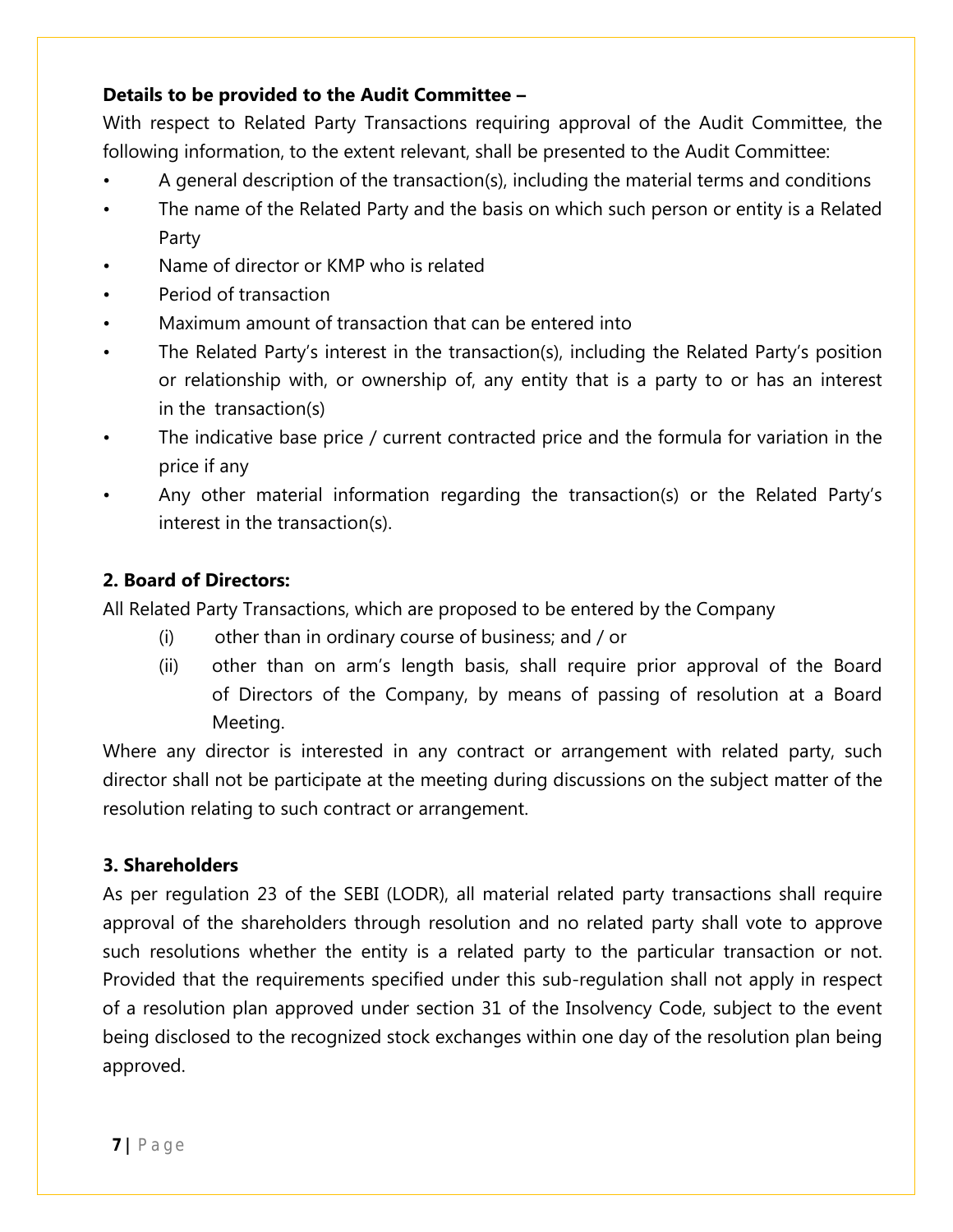## **Explanations:**

As per regulation 23 of the SEBI (LODR), a transaction with a related party shall be considered material if the transaction(s) to be entered into individually or taken together with previous transactions during a financial year, exceeds ten percent of the annual consolidated turnover of the listed entity as per the last audited financial statements of the listed entity.

In accordance with Section 188 of the Companies Act, 2013 read with rules made thereunder, including any statutory modification, amendment thereof as may be issued from time to time, transactions exceeding limits as tabled below, or such other limits as specified from time to time, shall require approval of shareholders by a resolution.

| <b>Transactions covered</b>                                                                                                         | <b>Transaction value</b>                                    |
|-------------------------------------------------------------------------------------------------------------------------------------|-------------------------------------------------------------|
| Sale, purchase or supply of any goods or materials<br>directly or through appointment of agents *                                   | Amounting to 10% or more of the turnover<br>of the company  |
| Selling or otherwise disposing of, or buying,<br>property of any kind directly or through<br>appointment of agents *                | Amounting to 10% or more of the net worth<br>of the company |
| Leasing of property of any kind *                                                                                                   | Amounting to 10% or more of the turnover<br>of the company  |
| Availing or rendering of any services directly or<br>through appointment of agents *                                                | Amounting to 10% or more of the turnover<br>of the company  |
| Such related party's appointment to any office or<br>place of profit in the company, its subsidiary<br>company or associate company | Monthly remuneration exceeding 2.5 lakh<br>rupees           |
| Remuneration for underwriting the<br>subscription of any securities or derivatives<br>thereof, of the company *                     | Exceeding 1% of net worth                                   |

## *\* The limits shall apply for these transaction or transactions to be entered into either individually or taken together with the previous transactions during a financial year.*

**Explanation-** (1) The Turnover or Net Worth referred in the above sub-rules shall be computed on the basis of the Audited Financial Statement of the preceding financial year.

(2) In case of a wholly owned subsidiary, the resolution passed by the holding company shall be sufficient for the purpose of entering into the transactions between the wholly owned subsidiary and the holding company.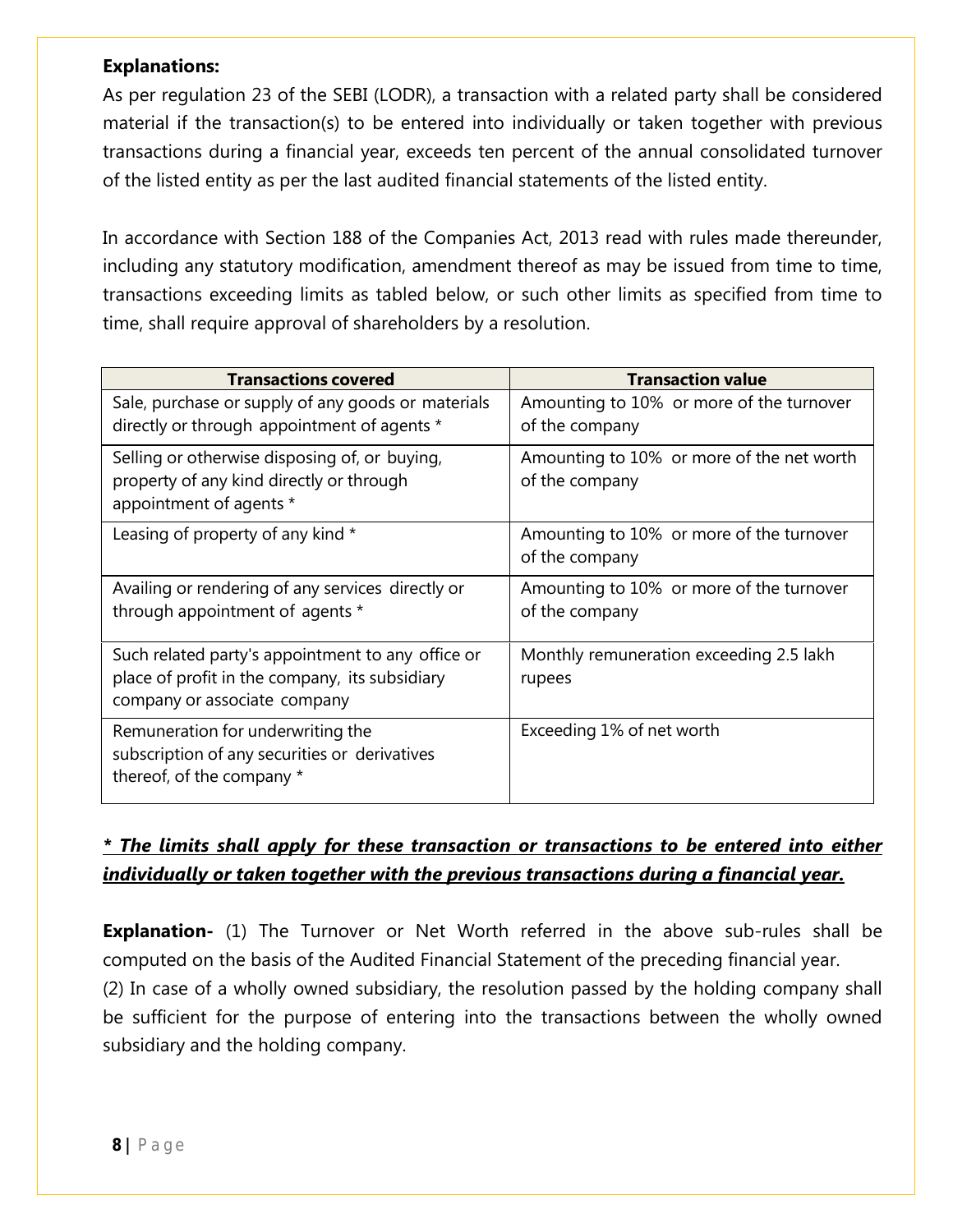**4.** Each director / KMP who is a Related Party with respect to a particular Related Party Transaction shall disclose all material information to the Audit Committee / Board of Directors concerning such Related Party Transaction and his or her interest in such transaction as per format attached. **(Annexure-I)**

**5**. The Audit Committee shall also review and approve any modification, renewal or extension of any Related Party Transaction.

**6.** This Policy is intended to augment and work in conjunction with other Company policies having any code of conduct, code of ethics and/or conflict of interest provisions.

## **7. DISCLOSURES**

The Company shall disclose, in the Board's report, transactions prescribed in Section 188(1) of the Act with related parties, which are not in ordinary course of business or arm's length basis along with the justification for entering into such transaction.

In addition to the above, the Company shall submit within 30 days from the date of publication of its standalone and / or consolidated financial results for the half year, disclosures of related party transactions on a consolidated basis, in the format specified in the relevant accounting standards for annual results to the stock exchange(s) and publish the same on its website.

The policy shall be published on the Company's website [www.arfin.co.in](http://www.arfin.co.in/) and web link of the policy shall be disclosed in the Company's Annual Report.

## **8. RELATED PARTY TRANSACTIONS NOT APPROVED UNDER THIS POLICY**

In the event the Company becomes aware of a transaction with a related party that has not been approved in accordance with this Policy prior to its consummation, the matter shall be reviewed by the Audit Committee. The Audit Committee shall consider all of the relevant facts and circumstances regarding the related party transaction, and shall evaluate all options available to the Company, including ratification, revision or termination of the related party transaction. The Audit Committee shall also examine the facts and circumstances pertaining to the failure of reporting such related party transaction to the Audit Committee under this Policy and failure of the internal control systems, and shall take any such action it deems appropriate.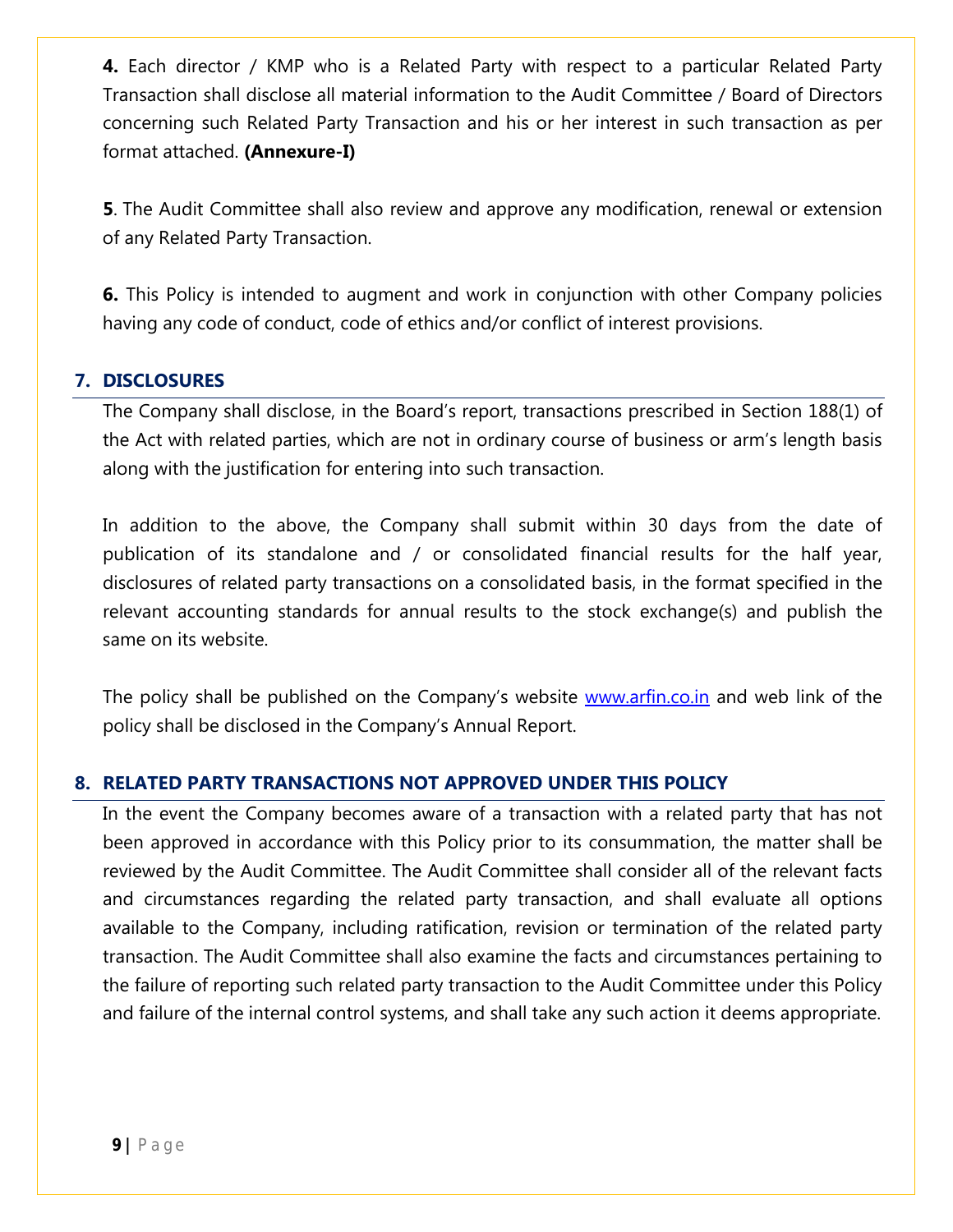In any case, where the Audit Committee determines not to ratify a related party transaction that has been commenced without approval, the Audit Committee, as appropriate, may direct additional actions including, but not limited to, discontinuation of the transaction or seeking the approval of the shareholders, payment of compensation for the loss suffered by the related party etc. In connection with any review / approval of a related party transaction, the Audit Committee has authority to modify or waive any procedural requirements of this Policy.

#### **9. AMENDMENT IN LAW**

Any subsequent amendment / modification in the Companies Act, 2013, Listing Regulations and / or other laws in this regard shall automatically apply to this Policy. The same shall be added / amended / modified from time to time as authorized by the Audit Committee with due procedure.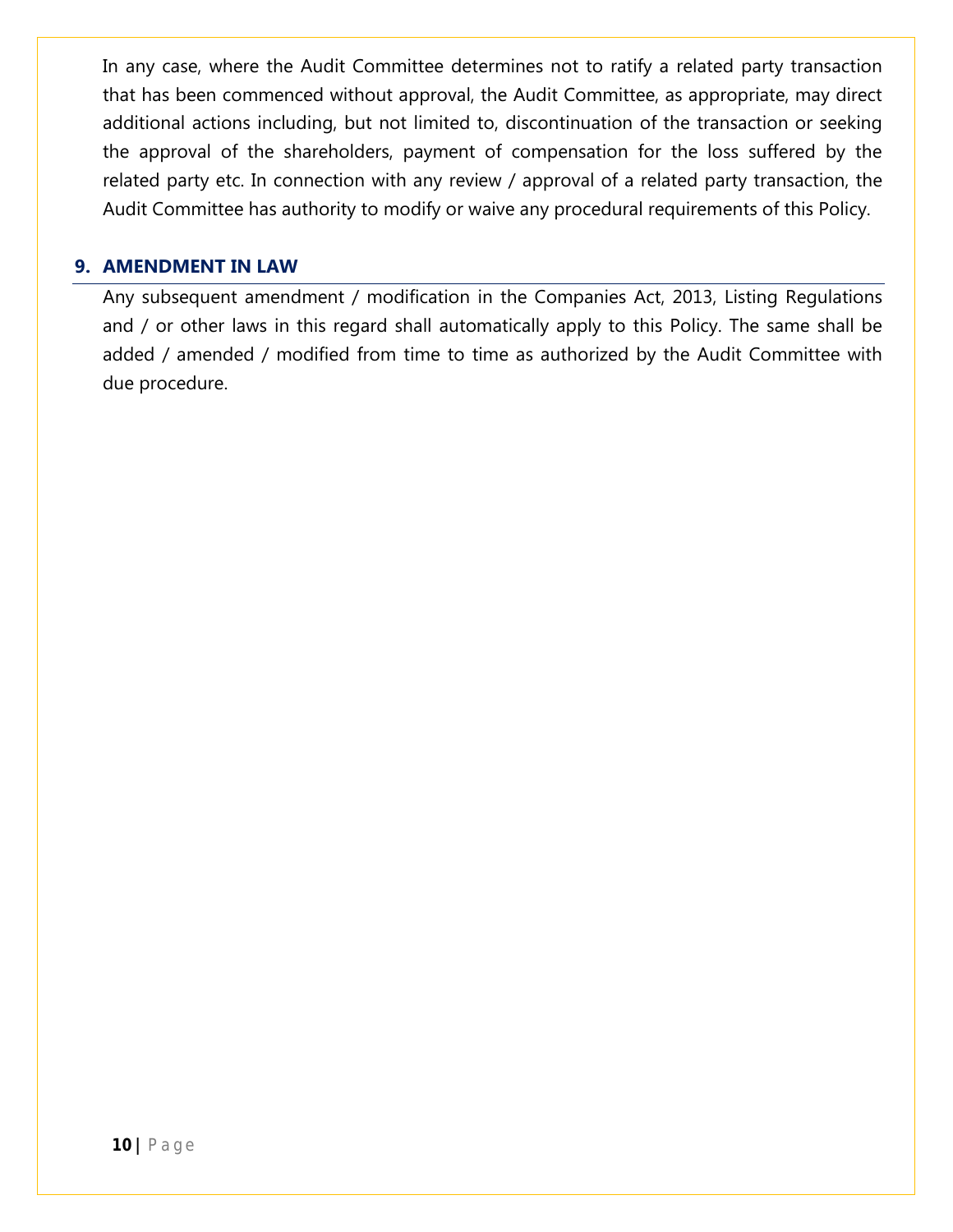#### **Annexure I**

#### **Notice of Interest by Director and Key Managerial Personnel**

To,

The Board of Directors, **Arfin India Limited** B 302, 3rd Floor, Pelican House, Nr. Natraj Cinema, GCCI Building, Ashram Road Ahmedabad – 380009, Gujarat, India

I, \_\_\_\_\_\_\_\_\_\_, son / daughter / spouse of \_\_\_\_\_\_\_\_\_, resident of \_\_\_\_\_\_\_, being a Director / Key Managerial Personnel (KMP) in the Company hereby give Notice of my interest or concern in the following company or companies, bodies corporate, firms or other association of individuals:

| Sr. | Name of the Company /             | <b>Nature of</b> | <b>Shareholding</b> | Date on which |
|-----|-----------------------------------|------------------|---------------------|---------------|
| No. | <b>Bodies Corporate / Firms /</b> | interest /       | (No%)               | interest or   |
|     | <b>Association of individuals</b> | concern          |                     | concern arose |
|     |                                   |                  |                     |               |

### List of Relatives in terms of Section 2(77) of the Companies Act, 2013

| 1. | Spouse (wife)                    | ٠<br>$\bullet$            |  |
|----|----------------------------------|---------------------------|--|
| 2. | Father (including step-father)   | ٠<br>$\bullet$            |  |
| 3. | Mother (including step-mother)   | ٠<br>$\ddot{\phantom{a}}$ |  |
| 4. | Son (including step-son)         | ٠<br>$\bullet$            |  |
| 5. | Son's wife                       | ٠<br>$\bullet$            |  |
| 6. | Daughter                         | ٠<br>$\bullet$            |  |
| 7. | Daughter's Husband               | ٠<br>$\bullet$            |  |
| 8. | Brother (including step-brother) | ٠<br>$\ddot{\phantom{a}}$ |  |
| 9. | Sister (including step-sister)   | ٠<br>$\bullet$            |  |
| 10 | Member of HUF                    | $\bullet$<br>$\bullet$    |  |

| Date:  |  |
|--------|--|
| Place: |  |

Date: \_\_\_\_\_\_\_\_\_\_\_\_\_\_\_\_ Signature: \_\_\_\_\_\_\_\_\_\_\_\_\_\_\_\_

**11 |** P a g e